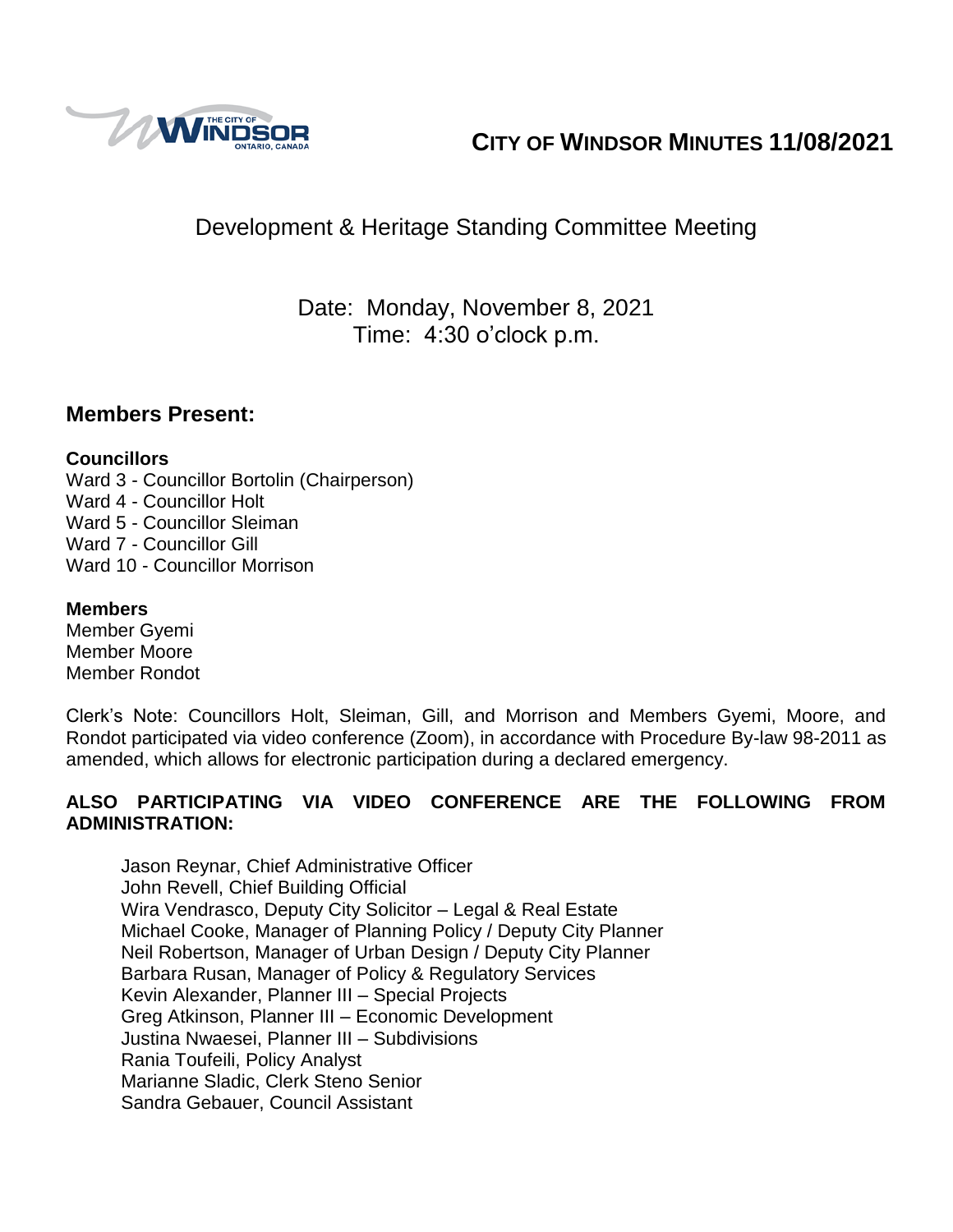# **Minutes Development & Heritage Standing Committee Monday, November 8, 2021 Page 2** of 9

**ALSO PARTICIPATING IN COUNCIL CHAMBERS ARE THE FOLLOWING FROM ADMINISTRATION:** 

Thom Hunt, City Planner Anna Ciacelli, Deputy City Clerk / Supervisor of Council Services

#### **Delegations—participating via video conference**

- Item 7.1 Brian Chillman, Agent
- Item 7.1 Christian LeFave, Applicant
- Item 11.1 Tom Buchta, Spirol Industries Ltd.
- Item 11.2 Dev Singh, Director of AIPL Canada

# **1. CALL TO ORDER**

The Chairperson calls the meeting of the Development & Heritage Standing Committee to order at 4:34 o'clock p.m.

### **2. DISCLOSURES OF PECUNIARY INTEREST AND THE GENERAL NATURE THEREOF**

None disclosed.

# **3. REQUEST FOR DEFERRALS, REFERRALS OR WITHDRAWALS**

None requested.

### **4. COMMUNICATIONS**

None presented.

### **5. ADOPTION OF THE** *PLANNING ACT* **MINUTES**

### **5.1. Minutes of the Development & Heritage Standing Committee meeting (***Planning Act* **Minutes) held October 12, 2021**

Moved by: Councillor Gill Seconded by: Member Gyemi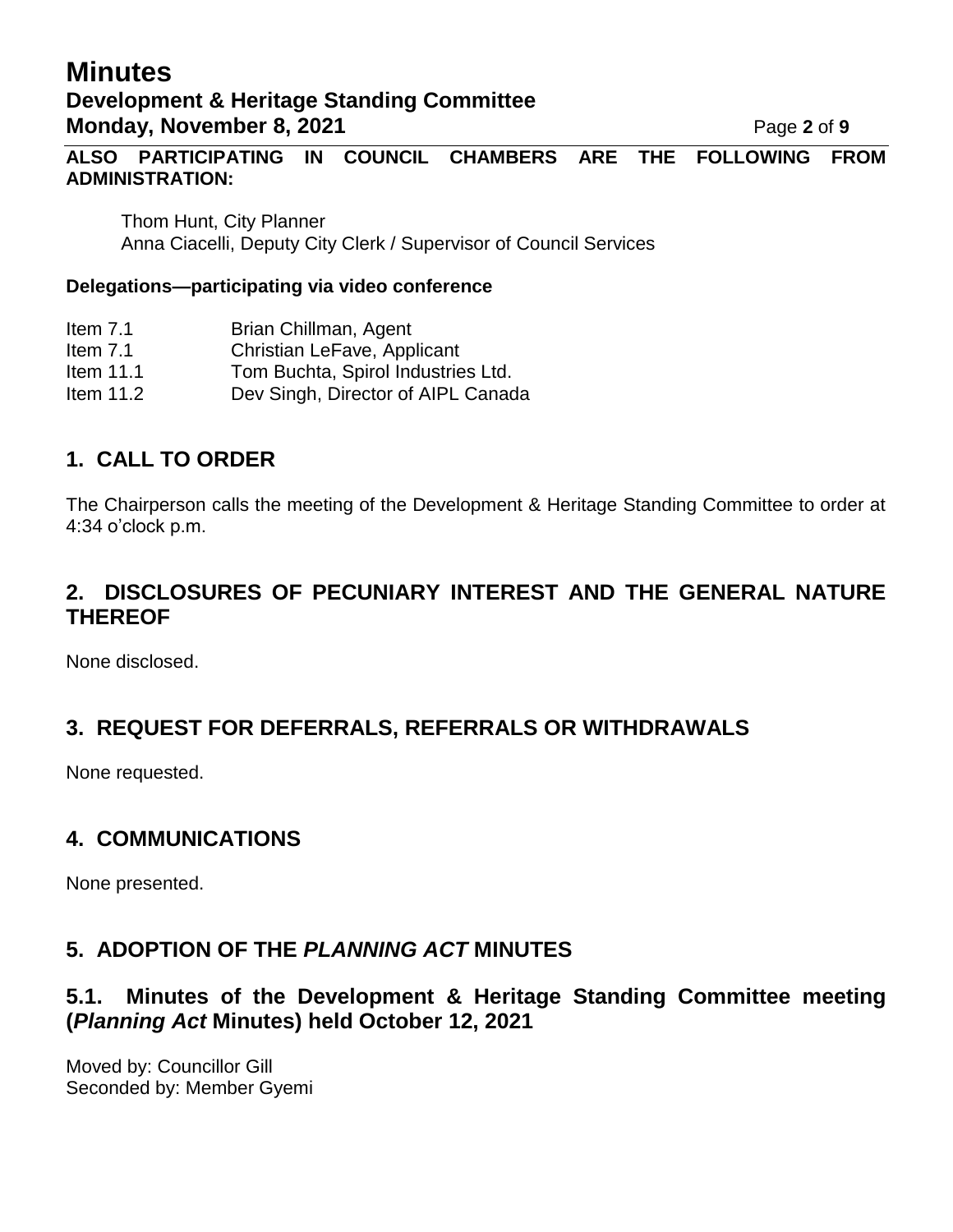## **Minutes Development & Heritage Standing Committee Monday, November 8, 2021 Page 3** of 9

THAT the *Planning Act* minutes of the Development & Heritage Standing Committee meeting held October 12, 2021 **BE ADOPTED** as presented. Carried.

> Report Number: SCM 351/2021 Clerk's File: MB2021

Thom Hunt, City Planner, appears before the Development & Heritage Standing Committee and provides a brief outline related to World Town Planning Day, including events that are taking place; provides website information referring to the statement; and provides brief historical information related to festivals and other events associated with the World Town Planning Day.

# **7.** *PLANNING ACT* **MATTERS**

### **7.1. Approval of a Plan of Condominium with Exemption under Section 9(3) of**  *The Condominium Act***, 7887 Edgar Street; Applicant: Suburban Construction and Management Ltd.; File # CDM 004-21 [CDM-6563]; Ward 6**

Moved by: Councillor Holt Seconded by: Member Gyemi

#### Decision Number: **DHSC 343**

THAT the application of Suburban Construction & Management Ltd. for an exemption under Section 9(3) of *The Condominium Act* for approval of a plan of condominium (Standard Condominium), comprised of 36 dwelling units, as shown on the attached Map No. CDM-004/21-1, within a newly constructed Multiple Dwelling structure on a parcel legally described as Lots 21 & 22, Part of Lots 20, 23 & 24, Part of Alley (closed by CE349312), Registered Plan 980 and Part of Lot 127 Concession 1; designated as Part 1 Plan 12R28717; located at the southwest corner of Edgar Street and Lauzon Road, **BE APPROVED** for a period of three (3) years. Carried.

> Report Number: S 139/2021 Clerk's File: ZP/14242

There being no further business the meeting of the Development & Heritage Standing Committee (*Planning Act* Matters) portion is adjourned at 4:39 o'clock p.m.

The Chairperson calls the Administrative Items portion of the Development & Heritage Standing Committee meeting to order at 4:40 o'clock p.m.

# **9. PRESENTATIONS AND DELEGATIONS (COMMITTEE ADMINISTRATIVE MATTERS)**

See Items 11.1 and 11.2.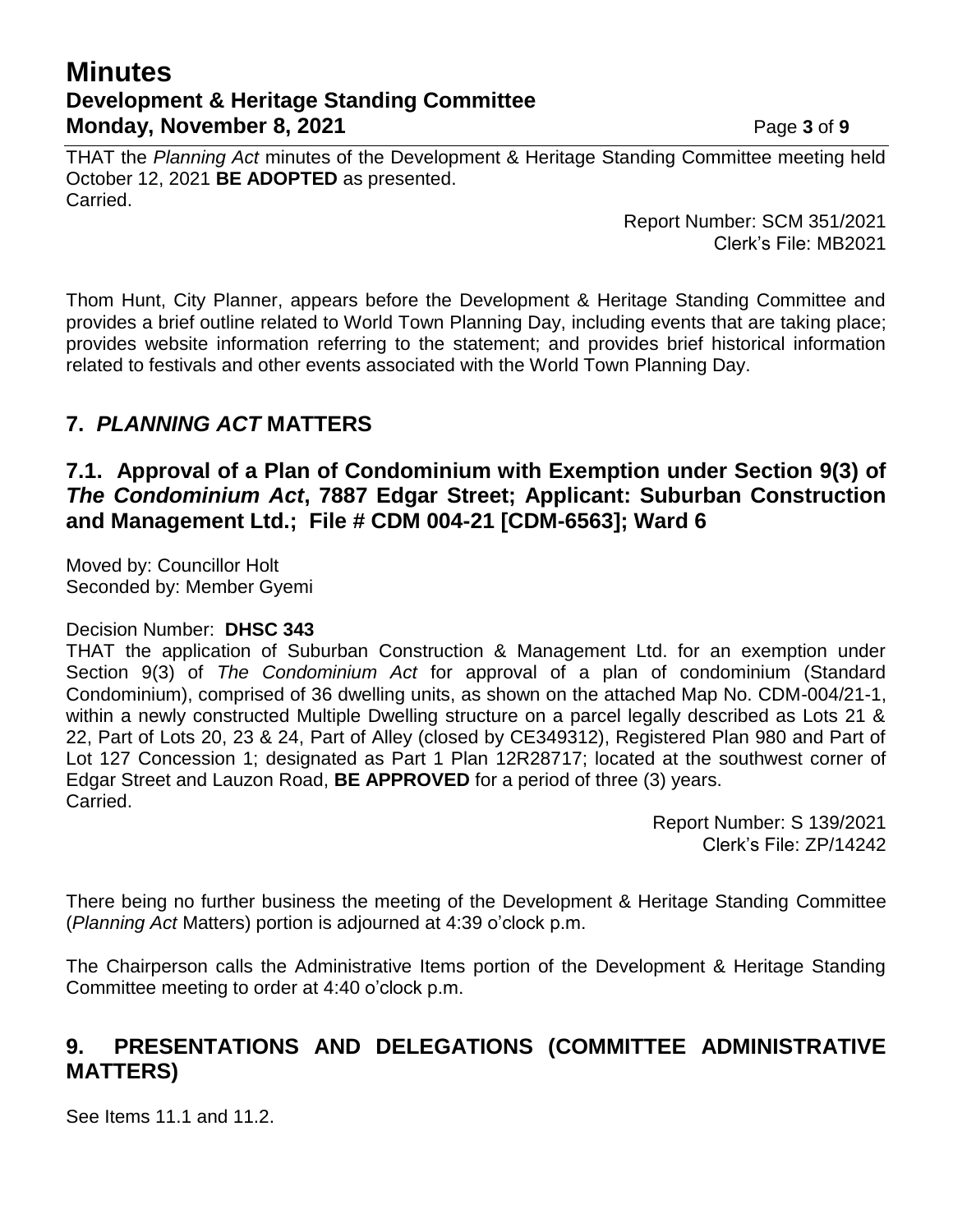### **10.** *HERITAGE ACT* **MATTERS**

None presented.

# **11. ADMINISTRATIVE ITEMS**

### **11.1. Economic Revitalization Community Improvement Plan (CIP) application submitted by SPIROL Industries Ltd. for 3103 St. Etienne Blvd (Ward 9)**

#### **Tom Buchta, Spirol Industries Ltd.**

Tom Buchta, Spirol Industries Ltd., appears via video conference before the Development and Heritage Standing Committee regarding the administrative report "Economic Revitalization Community Improvement Plan (CIP) application submitted by SPIROL Industries Ltd. for 3103 St. Etienne Blvd (Ward 9)" and is available for questions.

Councillor Sleiman inquires about the business retention portion of the application and what process that administration has in place to ensure businesses that receive a grant stay in the area. Greg Atkinson, Senior Planner, appears via video conference before the Development and Heritage Standing Committee regarding the administrative report "Economic Revitalization Community Improvement Plan (CIP) application submitted by SPIROL Industries Ltd. for 3103 St. Etienne Blvd (Ward 9)" and provides details related to the application, highlighting the financial information, and provides details related to job retention.

Councillor Morrison inquires about the type of Community Improvement Plan (CIP) and inquires about the grants related to whether the business carries out with the stipulations of the application. Mr. Atkinson indicates that the request is an estimate and administration tracks the numbers of jobs before the grant is paid out; and the minimum threshold is reviewed by administration prior to paying out the grant. Administration provides details related to pro-rating the grant and information related to freezing taxes.

Councillor Gill inquires as to the number of these types of applications that would be received each year. Mr. Atkinson indicates the number of applications fluctuate from year to year and eligibility related to CIP grants is determined by set criteria.

Councillor Gill inquires about after the 10 years when the grant is paid off. Mr. Atkinson provides details related to the timelines.

Moved by: Councillor Sleiman Seconded by: Councillor Gill

Decision Number: **DHSC 344**

I. THAT the request made by SPIROL Industries Ltd. to participate in the Business Retention and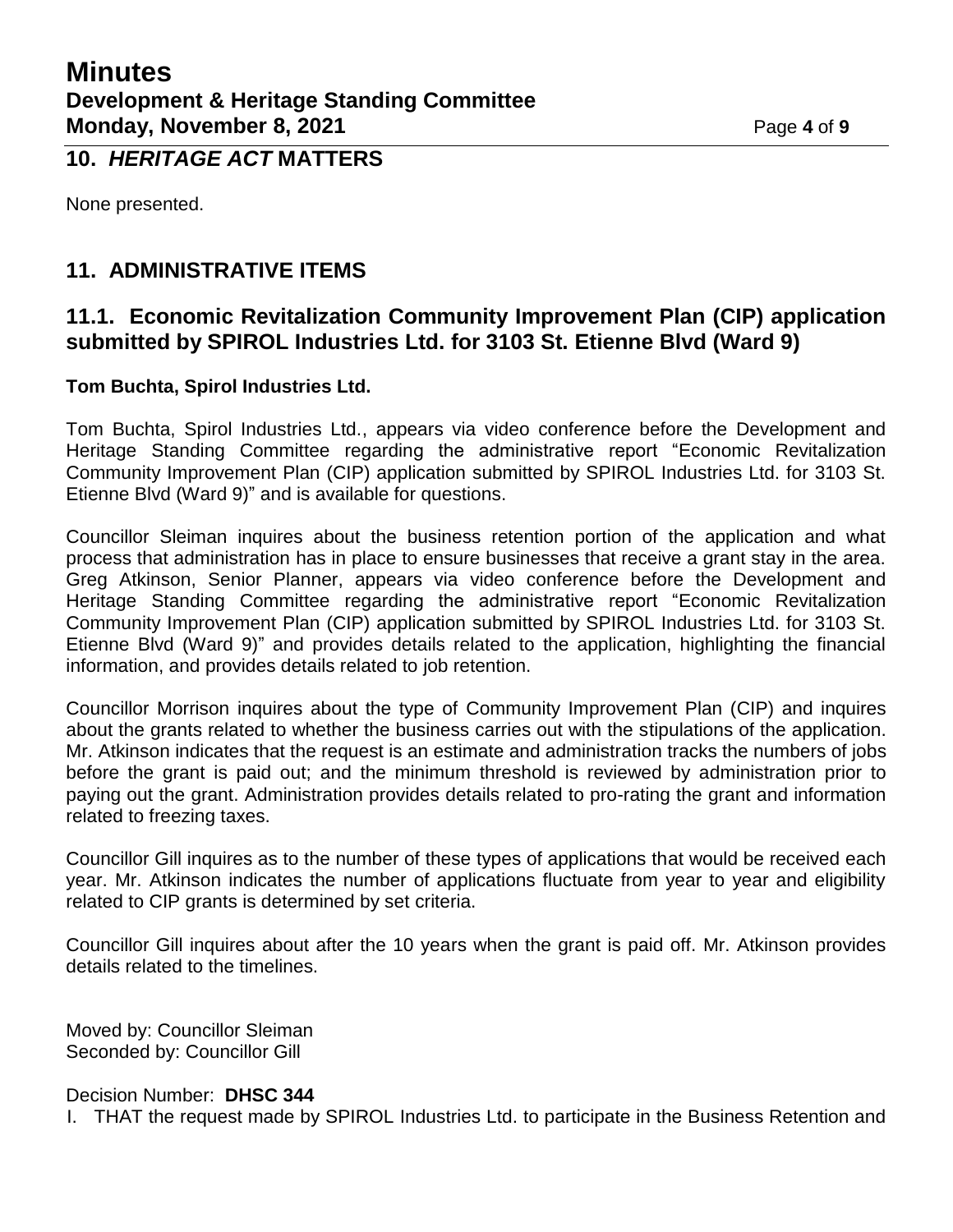# **Minutes Development & Heritage Standing Committee Monday, November 8, 2021 Page 5** of 9

Expansion Grant Program **BE APPROVED** for the property located at 3103 St. Etienne Blvd for up to 10 years or until 100% of the eligible costs are repaid pursuant to the City of Windsor Economic Revitalization Community Improvement Plan;

- II. THAT Administration **BE DIRECTED** to prepare an agreement between the City, SPIROL Industries Ltd., and/or persons or companies that have legally been assigned the right to receive grant payments, to implement the Business Retention and Expansion Grant Program in accordance with all applicable policies, requirements, and provisions contained within the Economic Revitalization Community Improvement Plan to the satisfaction of the City Planner for content, the Commissioner of Legal Services as to legal form, and the CFO/City Treasurer as to financial implications;
- III. THAT the CAO and City Clerk **BE AUTHORIZED** to sign the Business Retention and Expansion Grant Agreement; and,
- IV. THAT the approval to participate in the Business Retention and Expansion Grant Program **EXPIRE** if the grant agreement is not signed by applicant and owner within one year following Council approval. The City Planner may extend the deadline for up to one year upon request from the applicant.

Carried.

Report Number: S 137/2021 Clerk's File: SPL/10759

### **11.2. University Avenue and Wyandotte Street Community Improvement Plan (CIP) Application submitted by 2605835 Ontario Inc. on behalf of AIPL Holdings Inc for 1100 University Avenue West**

#### **Dev Singh, Director of AIPL Canada**

Dev Singh, Director of AIPL Canada, appears via video conference before the Development and Heritage Standing Committee regarding the administrative report "University Avenue and Wyandotte Street Community Improvement Plan (CIP) Application submitted by 2605835 Ontario Inc. on behalf of AIPL Holdings Inc for 1100 University Avenue West" and is available for questions.

Moved by: Councillor Sleiman Seconded by: Councillor Gill

Decision Number: **DHSC 345**

I. THAT the request made by 2605385 Ontario Inc. on behalf of AIPL Holdings Inc for the redevelopment of 1100 University Avenue West Street to participate in the: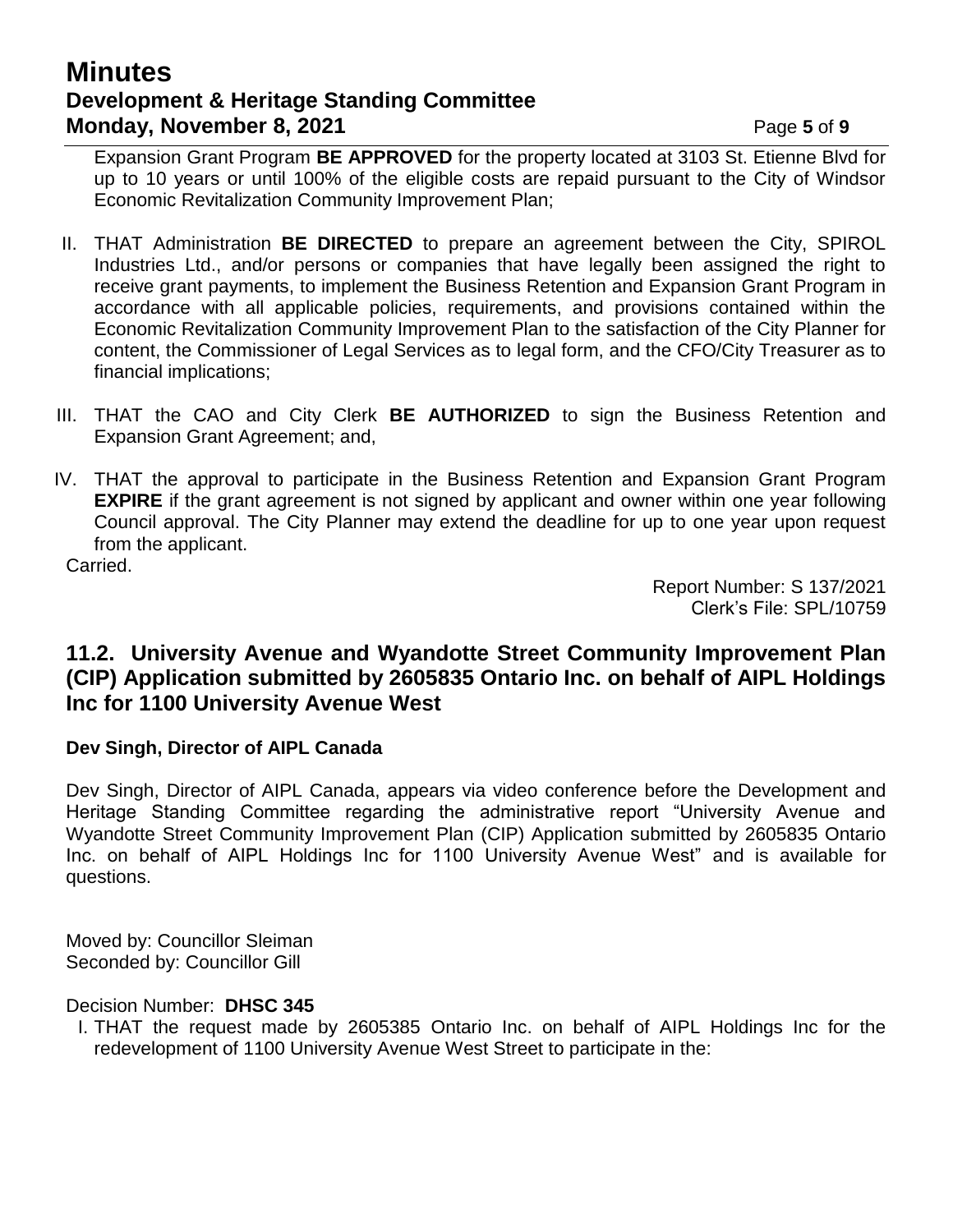# **Minutes Development & Heritage Standing Committee Monday, November 8, 2021 Page 6** of 9

- a. Commercial/Mixed Use Building Facade Improvement Program **BE APPROVED** in the amount of \$30,000 for eligible costs incurred after September 10, 2021 pursuant to the University Avenue and Wyandotte Street Community Improvement Plan;
- b. Building/Property Improvement Tax Increment Grant Program **BE APPROVED** for 100% of the municipal portion of the tax increment resulting from the proposed development for five (5) years in accordance with the University Avenue and Wyandotte Street Community Improvement Plan;
- c. Municipal Development Fees Grant Program **BE DENIED** as municipal fees have been paid prior to the grant application being submitted on September 10, 2021 pursuant to the University Avenue and Wyandotte Street Community Improvement Plan;
- II. THAT one complete window system sample (including profile, finish, glazing) **BE SUBMITTED** to the City for review and approval to the satisfaction of the City Planner prior to installation; and,
- III. THAT the means, methods, and materials for cleaning of the limestone and any limestone/historic masonry restoration/repair **BE COMMUNICATED** to the City for approval to the satisfaction of the City Planner prior to the work being undertaken; and,
- IV. THAT Grant funds in the amount of \$30,000 under the Commercial/Mixed Use Building Facade Improvement Program **BE TRANSFERRED** from the CIP Reserve Fund to a new Project for the University Avenue and Wyandotte Street Planning Fund when the work is completed; and,
- V. THAT the Commercial/Mixed Use Building Facade Improvement grant **BE PAID** to 2605385 Ontario Inc. upon satisfying recommendations II and III as well as completion of the facade improvements as shown in Appendix B to Report S 140/2021 to the satisfaction of the City Planner and Chief Building Official; and,
- VI. THAT should the eligible work not be completed within one (1) year, City Council **AUTHORIZE** that the funds under the Commercial/Mixed Use Building Facade Improvement Program be uncommitted and made available for other applications; and,
- VII. THAT Administration **BE DIRECTED** to prepare a Building/Property Improvement Tax Increment Grant agreement between the City, AIPL Holdings Inc, 2605385 Ontario Inc. or any person or corporation that has been legally assigned the right to receive grant payments to implement the grant program in accordance with all applicable policies, requirements, and provisions contained within the University Avenue and Wyandotte Street Community Improvement Plan to the satisfaction of the City Planner as to content, the Commissioner of Legal and Legislative Services as to legal form, and the CFO/City Treasurer as to financial implications; and,
- VIII. THAT the CAO and City Clerk **BE AUTHORIZED** to sign the Building/Property Improvement Tax Increment Grant Agreement; and further,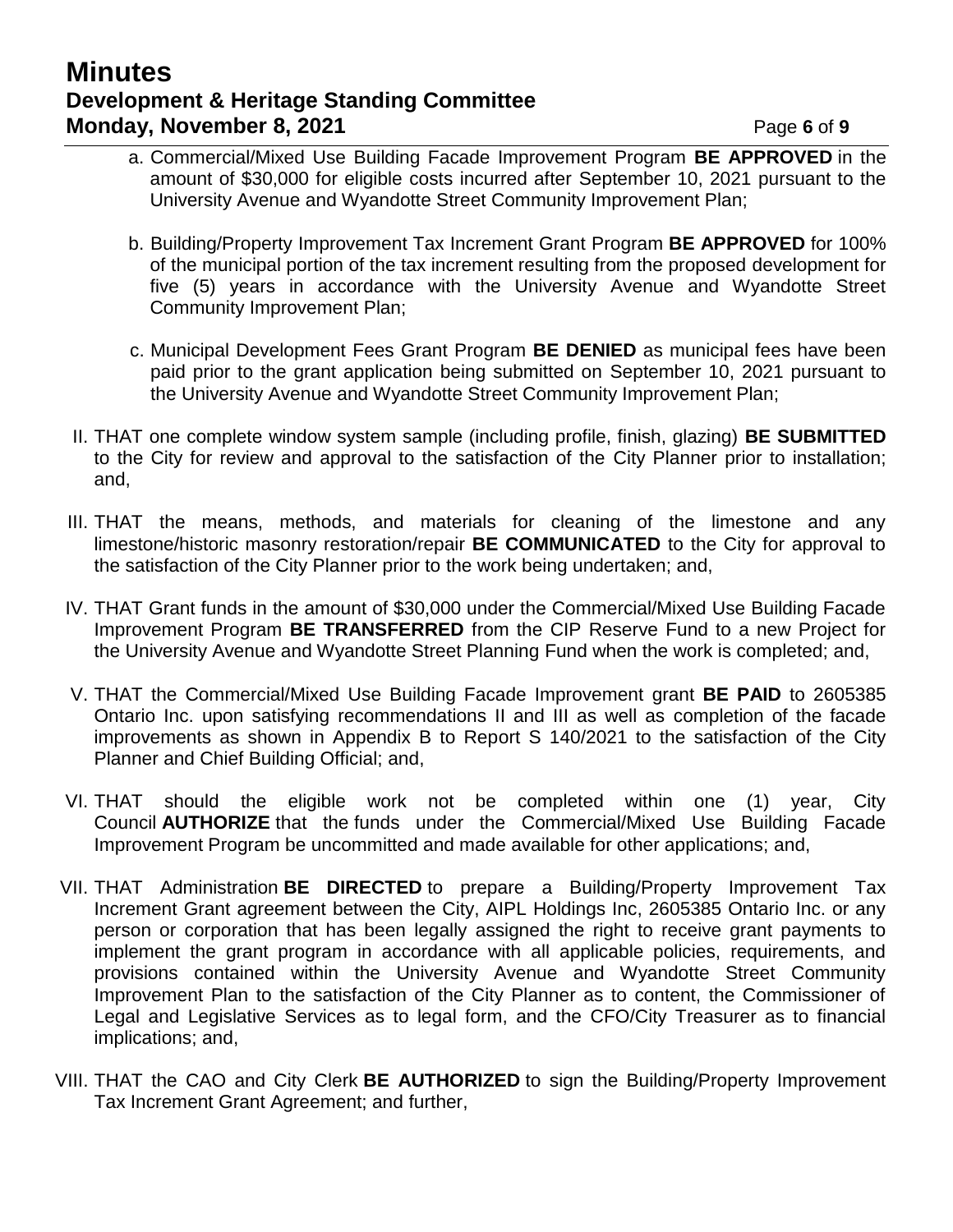# **Minutes Development & Heritage Standing Committee Monday, November 8, 2021 Page 7** of 9

IX. THAT the approval to participate in the Building/Property Improvement Tax Increment Grant Program **EXPIRE** if the grant agreement is not signed by applicant within one year following Council approval. The City Planner may extend the deadline for up to one year upon request from the applicant.

Carried.

Report Number: S 140/2021 Clerk's File: Z/14007

### **11.3. Sandwich Demolition Control Exemption and CIP-3388 Baby St., Gurbax Wahid, Ward 2**

Moved by: Councillor Gill Seconded by: Councillor Morrison

Decision Number: **DHSC 346**

- I. THAT the Chief Building Official **BE AUTHORIZED** to issue a demolition permit to the registered owner Gurbax Wahid, to demolish a one (1) storey single unit dwelling located at 3388 Baby Street (see Appendix 'A'), to construct a two (2) storey two (2)-unit duplex dwelling when an executed Site Plan Control Agreement has been registered on title with the appropriate securities to ensure the redevelopment occurs within a specified time period to fulfill the conditions of the Site Plan Control Agreement; and,
- II. THAT any minor changes **BE SUBJECT** to the approval of the City Planner and Chief Building Official at the time of issuance of the Building Permit; and,
- III. THAT the Chief Building Official **BE DIRECTED** to require, as a condition of the demolition permit:
	- i. The redevelopment identified in Appendix 'B' and Site Plan be substantially complete within two (2) years following the issuance of the demolition permit;
	- ii. If the redevelopment, including construction of a new building, is not substantially complete within two (2) years of the commencement of the demolition the Clerk enter the sum of Twenty Thousand Dollars (\$20,000) on the collectors roll of the property and prepare a certificate for registration; and,
- IV. THAT the City Solicitor **BE DIRECTED** to register the certificate in the land registry office against the property; and,
- V. THAT the request for incentives under the Sandwich Incentive Program made by the registered owner Gurbax Wahid of the property located at 3388 Baby Street, **BE APPROVED** for the following programs:
	- i. *Development and Building Fees Grant* for 100% of the Development and Building Fees identified in the Sandwich CIP to a Maximum amount of (+/- **\$15,930.50**);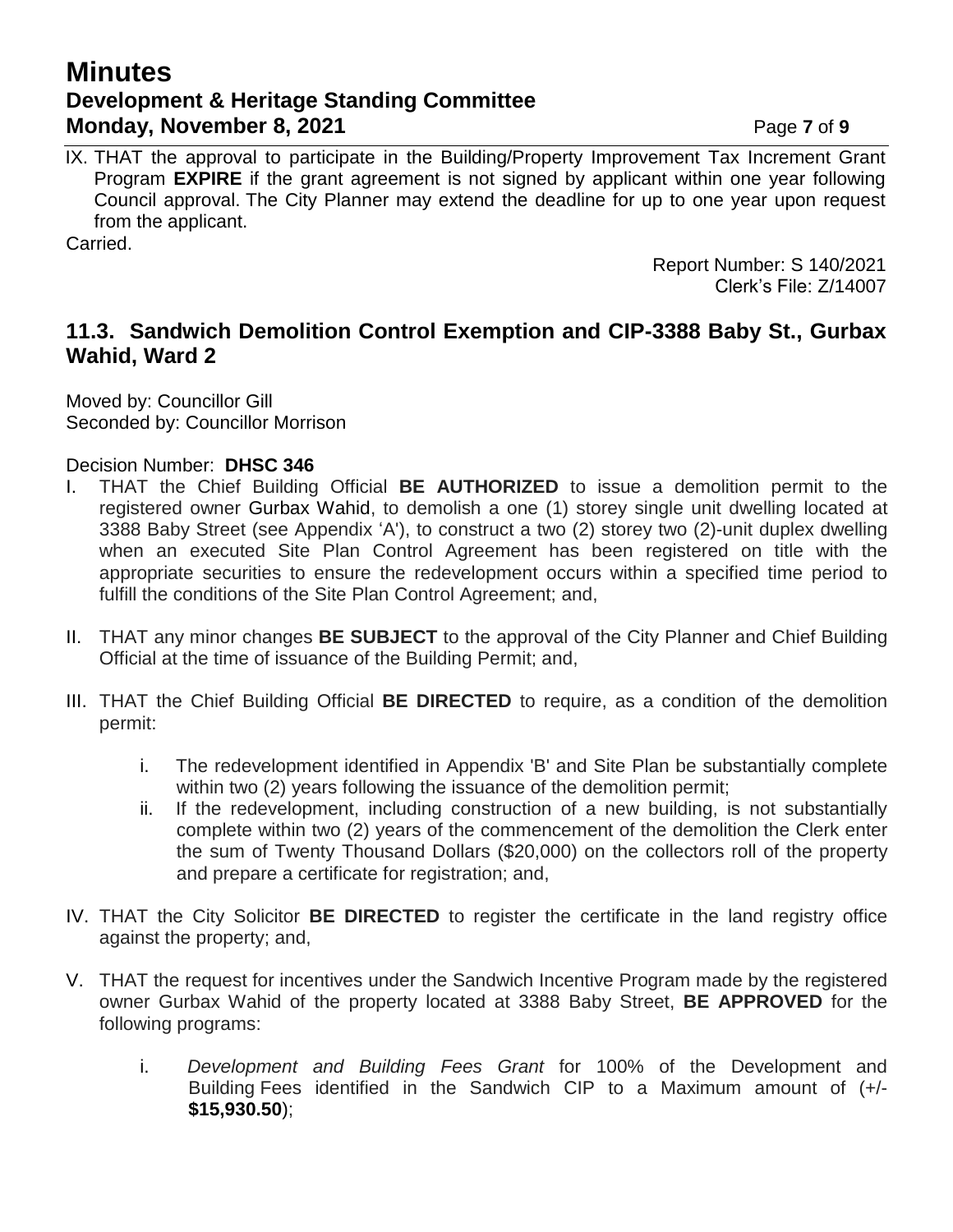# **Minutes Development & Heritage Standing Committee Monday, November 8, 2021 Page 8** of 9

- ii. *Revitalization Grant Program* for 70% of the municipal portion of the tax increment for up to 10 years (+/-**\$2,914.80** per year); and,
- VI. THAT the CAO and City Clerk **BE AUTHORIZED** to sign the Sandwich Incentive Program Agreement for the *Revitalization Grant* in accordance with all applicable policies, requirements, and provisions contained within the Olde Sandwich Towne Community Improvement Plan to the satisfaction of the City Planner as to content, the City Solicitor as to legal form, and the CFO/City Treasurer as to financial implication; and,
- VII. THAT funds in the amount of **+/-\$15,930.50** under the *Development Building Fees Grant Program* **BE TRANSFERRED** from the CIP Reserve Fund 226 to the *Sandwich Community Development Plan Fund* (Project 7076176) once the work is completed; and,
- VIII. THAT grants **BE PAID** to Gurbax Wahid upon completion of the two (2) storey two (2)-unit duplex dwelling from the *Sandwich Community Development Plan Fund* (Account 7076176) to the satisfaction of the City Planner and Chief Building Official; and further,
- IX. THAT grants approved **SHALL LAPSE** if the applicant has not completed the work and fulfilled the conditions within 2 years of the approval date. Carried.

Report Number: S 138/2021 Clerk's File: SPL/10759

### **11.4. Main Street/Building Facade Improvement CIP Application for 1378 Ottawa Street, Owner: Takhar Sherghin Holdings Inc. Ward 4**

Moved by: Councillor Holt Seconded by: Councillor Sleiman

#### Decision Number: **DHSC 347**

- I. THAT the request made by Takhar Sherghin Holdings Inc. (c/o Jaskaran Takhar), the owner of the property located at 1378 Ottawa St., for *Building Facade Improvement grants* totalling a maximum of +/-\$29,763.45 and *Building and Development Fees* grants totaling a maximum of +/-\$236.55 **BE APPROVED IN PRINCIPLE** under the *Building Facade Improvement Program and Urban Design Guidelines for Main Streets* Community Improvement Plan; and,
- II. THAT funds in the maximum amount of +/-\$29,763.45 (*Building Facade Improvement grants*) and +/-\$236.55 (*Building and Development Fees* grants) under the *Building Facade Improvement Program and Urban Design Guidelines for Main Streets CIP* **BE TRANSFERRED** from the CIP Reserve Fund 226 to *the Building Facade Improvement Program – Main Streets CIP* Project Fund (Project #7219018) when the grant funds are ready to be paid out; and,
- III. THAT grants **BE PAID** to Takhar Sherghin Holdings Inc. (Jaskaran Takhar), upon completion of improvements to the exterior of the property located at 1378 Ottawa St. from the *Building*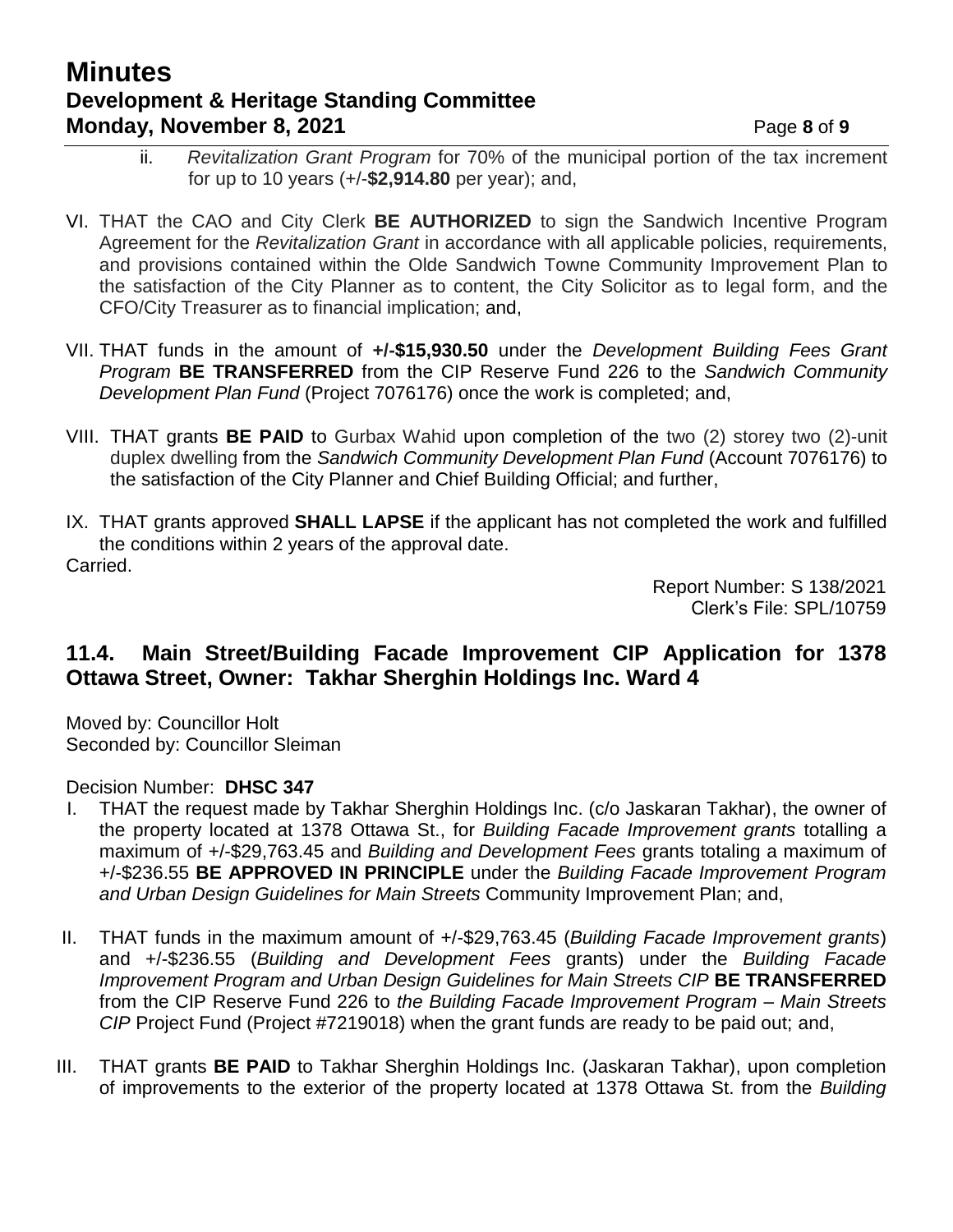# **Minutes Development & Heritage Standing Committee Monday, November 8, 2021 Page 9** of 9

*Facade Improvement Program – Main Streets* CIP Project Fund (Project #7219018) to the satisfaction of the City Planner and Chief Building Official; and further,

IV. THAT grants approved **SHALL LAPSE** and the funds **BE UNCOMMITTED** if the applicant has not completed the work and fulfilled the conditions within 2 years of the council approval date. Carried.

> Report Number: S 141/2021 Clerk's File: Z/13002

### **12. COMMITTEE MATTERS**

### **12.1. Minutes of the International Relations Committee of its meeting held October 20, 2021**

Moved by: Councillor Morrison Seconded by: Councillor Gill

Decision Number: **DHSC 348** THAT the minutes of the International Relations Committee (IRC) of its meeting held October 20, 2021 **BE RECEIVED**. Carried.

> Report Number: SCM 352/2021 Clerk's File: MB2021

### **13. QUESTION PERIOD**

None registered.

### **14. ADJOURNMENT**

There being no further business the meeting of the Development & Heritage Standing Committee (Administrative Matters) is adjourned at 4:53 o'clock p.m. Carried.

 $\overline{\phantom{a}}$  , and the contract of the contract of the contract of the contract of the contract of the contract of the contract of the contract of the contract of the contract of the contract of the contract of the contrac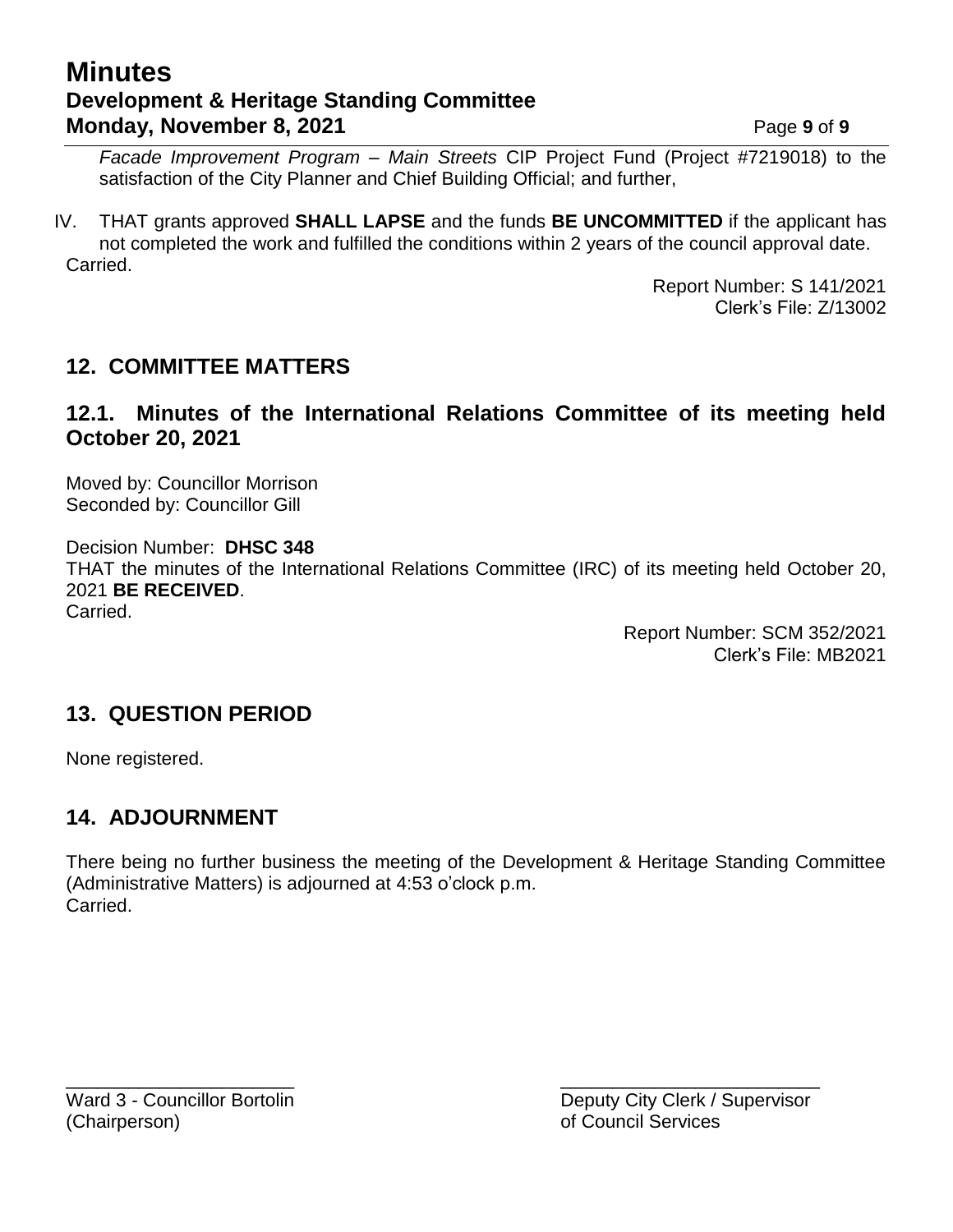



# Development & Heritage Standing Committee (*Planning Act* Matters)

Date: Monday, November 8, 2021 Time: 4:30 pm

### **MEMBERS PRESENT:**

#### **Councillors:**

Ward 3 - Councillor Bortolin (Chair) Ward 4 - Councillor Holt Ward 5 - Councillor Sleiman Ward 7 - Councillor Gill Ward 10 - Councillor Morrison

#### **Members:**

Member Gyemi Member Moore Member Rondot

Clerk's NOTE: Councillors Holt, Sleiman, Gill, and Morrison and Members Gyemi, Moore, and Rondot participated via video conference (Zoom), in accordance with Procedure By-law 98-2011 as amended, which allows for electronic participation during a declared emergency.

#### **ALSO PRESENT ARE THE FOLLOWING FROM ADMINISTRATION:**

Jason Reynar, Chief Administrative Officer John Revell, Chief Building Official Wira Vendrasco, Deputy City Solicitor – Legal & Real Estate Michael Cooke, Manager of Planning Policy / Deputy City Planner Neil Robertson, Manager of Urban Design / Deputy City Planner Barbara Rusan, Manager of Policy & Regulatory Services Kevin Alexander, Planner III – Special Projects Greg Atkinson, Planner III – Economic Development Justina Nwaesei, Planner III – Subdivisions Rania Toufeili, Policy Analyst Marianne Sladic, Clerk Steno Senior Sandra Gebauer, Council Assistant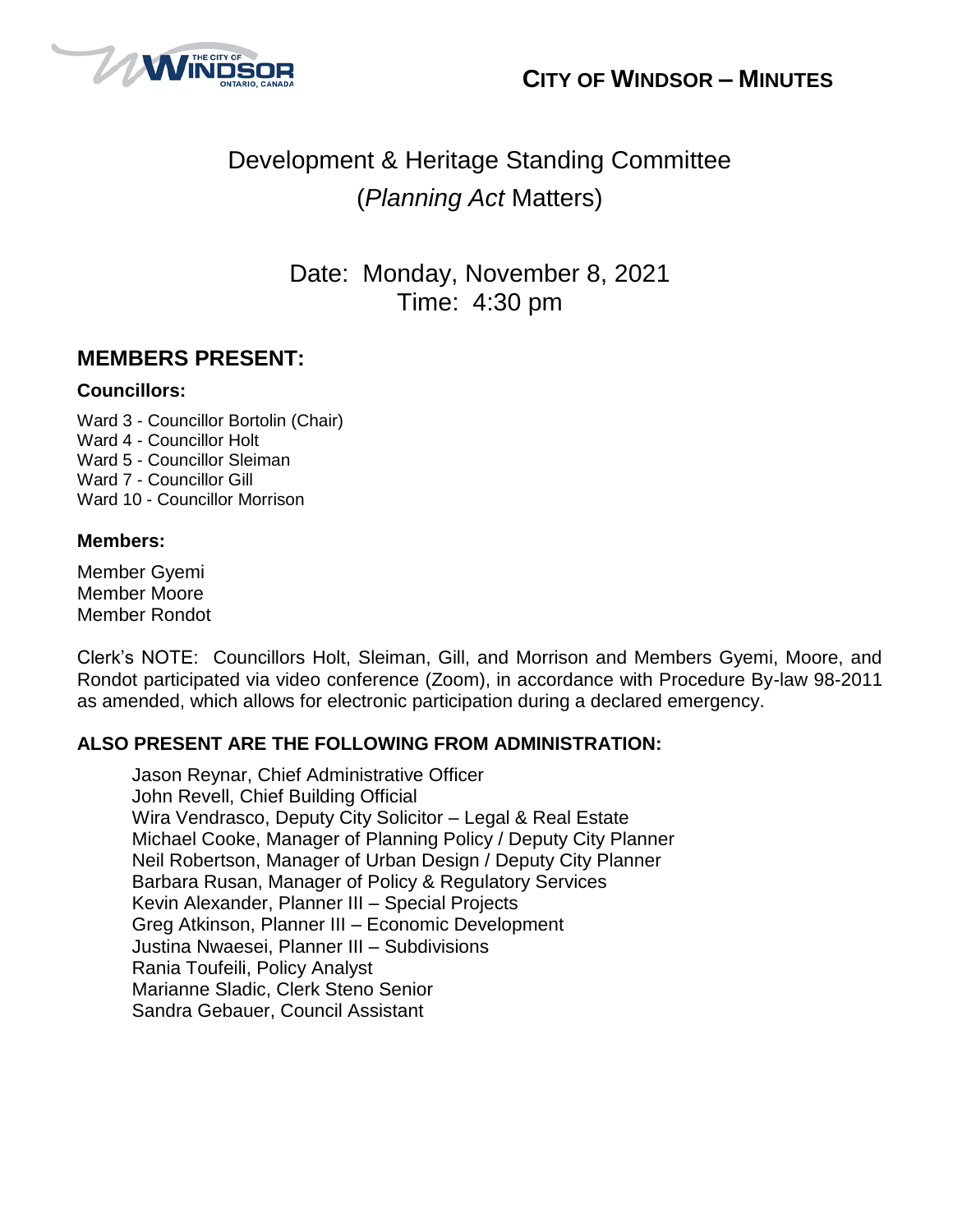# **MINUTES Development & Heritage Standing Committee November 8, 2021** Page 2 of 4

#### **ALSO PARTICIPATING IN COUNCIL CHAMBERS ARE THE FOLLOWING FROM ADMINISTRATION:**

Thom Hunt, City Planner Anna Ciacelli, Deputy City Clerk / Supervisor of Council Services

# **1. CALL TO ORDER**

The Chairperson calls the meeting of the Development & Heritage Standing Committee to order at 4:33 pm.

### **2. DISCLOURES OF PECUNIARY INTEREST AND THE GENERAL NATURE THEREOF**

None

# **3. REQUEST FOR DEFERRALS, REFERRALS OR WITHDRAWALS**

None

### **4. COMMUNICATIONS**

None

# **5. ADOPTION OF THE PLANNING ACT MINUTES**

### **5.1 Minutes of the Development & Heritage Standing Committee (***Planning Act Matters***) minutes held October 12, 2021.**

Moved by: Councillor Gill Seconded by: Member Gyemi

THAT the Minutes of the Development & Heritage Standing Committee meeting (*Planning Act Matters*) meeting held October 12, 2021 **BE ADOPTED** as presented.

CARRIED, UNANIMOUSLY.

Report Number: SCM 351/2021 Clerk's File: MB2021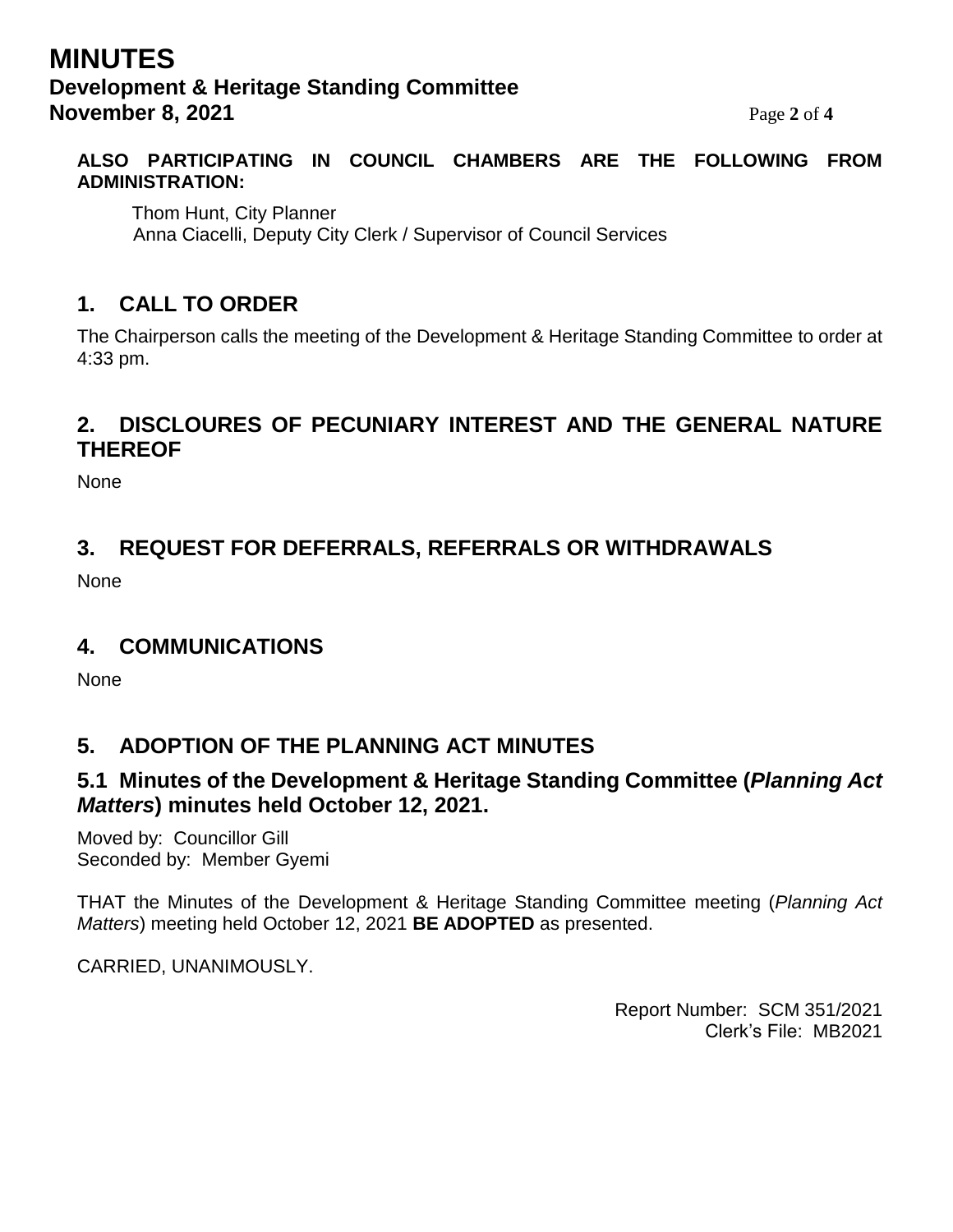# **MINUTES Development & Heritage Standing Committee November 8, 2021** Page 3 of 4

Thom Hunt, City Planner, appears before the Development & Heritage Standing Committee and provides a brief outline related to World Town Planning Day, including events that are taking place; provides website information referring to the statement; and provides brief historical information related to festivals and other events associated with the World Town Planning Day.

# **6. PRESENTATION & DELEGATIONS (***PLANNING ACT MATTERS***)**

- Item 7.1 Brian Chillman, Agent
- Item 7.1 Christian LeFave, Applicant

### **7. PLANNING ACT MATTERS**

### **7.1 CDM-004/21 [CDM/6563] – Suburban Construction & Management Ltd 7887 Edgar St – Plan of Condominium Ward 6**

Justina Nwaeei – Planner III-Subdivisions (author)

Brian Chillman – McTague Law Firm (agent) is available for questions. The application is for exemption under section 9, subsection 3 of the Condominium Act. This is not a conversion, this is a new condominium. He notes that they have been through the Site Plan Control process already and the building is under construction.

Christian LeFave (applicant) available for questions.

Moved by: Councillor Holt Seconded by: Member Gyemi

Decision Number: **DHSC 343**

#### **I** RECOMMENDATIONS

THAT the application of Suburban Construction & Management Ltd. for an exemption under Section 9(3) of *The Condominium Act* for approval of a plan of condominium (Standard Condominium), comprised of 36 dwelling units, as shown on the attached Map No. CDM-004/21- 1, within a newly constructed Multiple Dwelling structure on a parcel legally described as Lots 21 & 22, Part of Lots 20, 23 & 24, Part of Alley (closed by CE349312), Registered Plan 980 and Part of Lot 127 Concession 1; designated as Part 1 Plan 12R28717; located at the southwest corner of Edgar Street and Lauzon Road, **BE APPROVED** for a period of three (3) years.

Motion CARRIED UNANIMOUSLY.

Report Number: S 139/2021 Clerk's File: ZP/14242